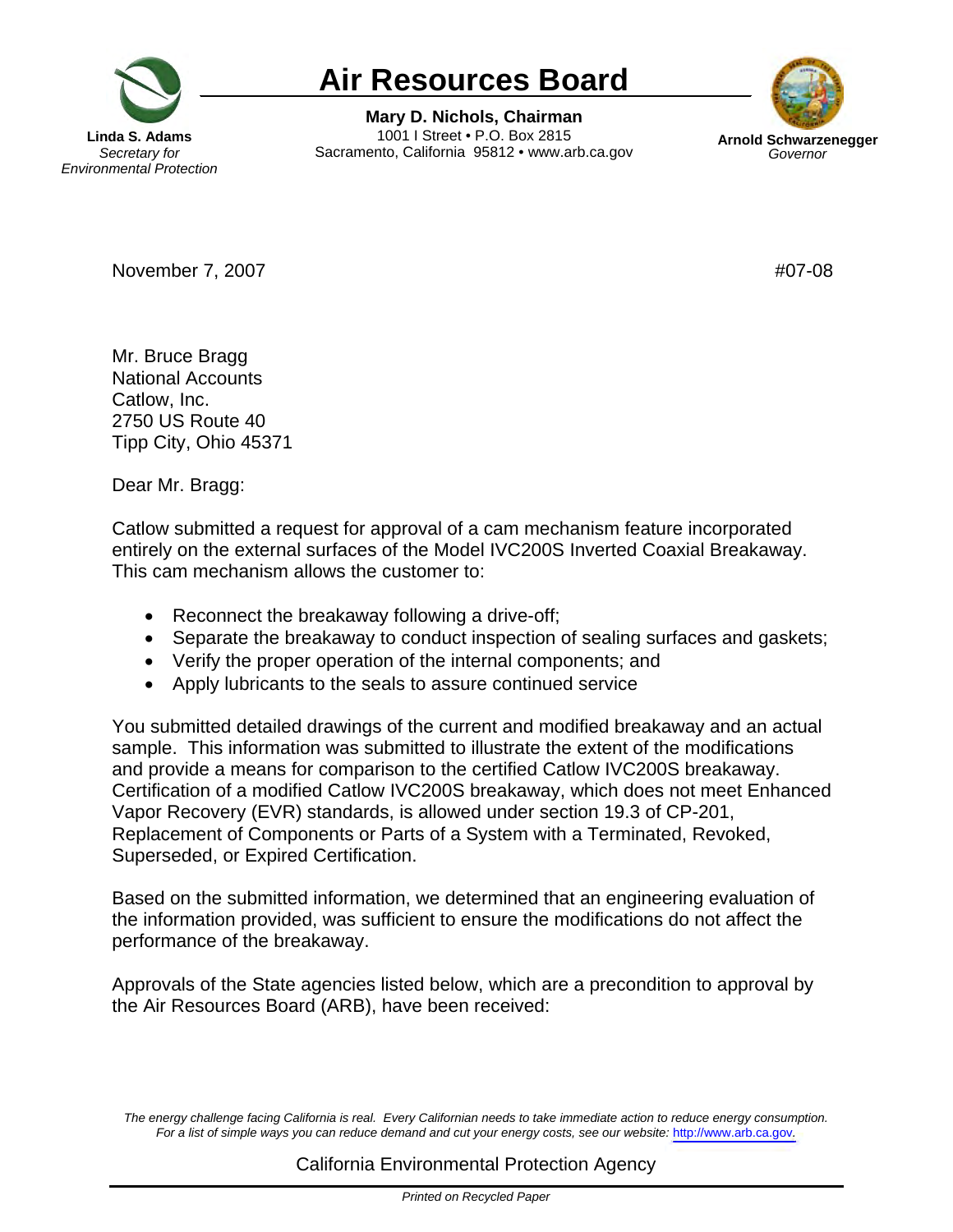

Department of Food and Agriculture Division of Measurement Standards Dated: July 12, 2007

Department of Industrial Relations Division of Occupational Safety and Health Dated: July 26, 2007

Department of Forestry and Fire Protection Office of the State Fire Marshal Dated: October 4, 2007

Given the information provided by Catlow, ARB staff has determined that the modifications, when installed in accordance with the manufacturer's installation and maintenance instructions, will not adversely affect the performance of the vapor recovery system.

The Catlow Model CTMVA Cam Twist breakaway is approved for use as a replacement part on Executive Orders G-70-204-A and G-70-209. This breakaway is an approved replacement component for these systems until April 1, 2009.

Should you have questions or need further information, please contact Oscar Lopez at (916) 323-1161 or via email at olopez@arb.ca.gov, or Pat Bennett at (916) 322-8959 or via email at pbennett@arb.ca.gov.

Sincerely.

William V. Loscutoff, Chief Monitoring and Laboratory Division

cc: Jim Swaney San Joaquin Valley Air Pollution Control District

> John Marvin Bay Area Air Quality Management District

Gary Ma Yolo-Solano Air Quality Management District